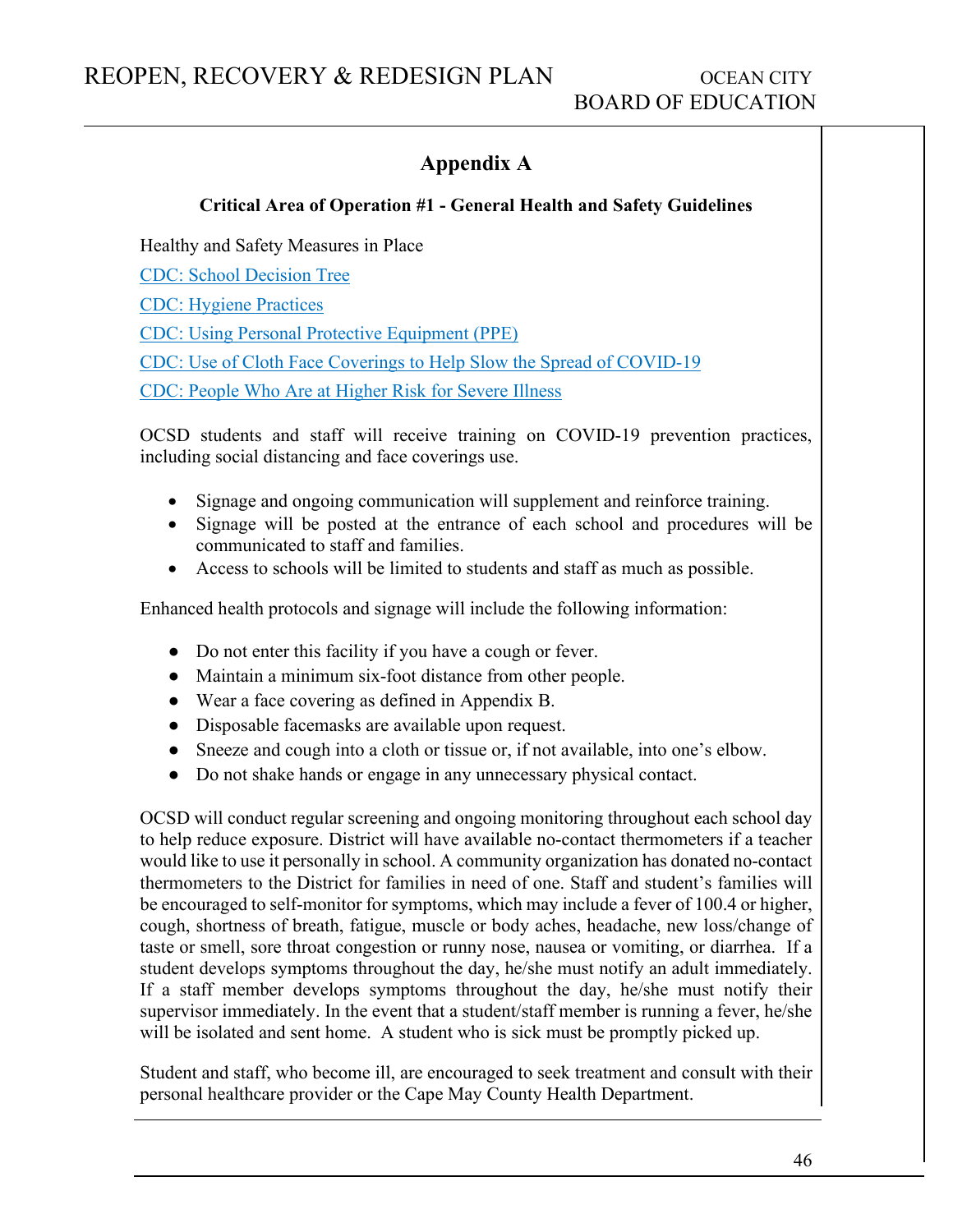The most critical tool in preventing the spread of COVID-19 is for any student or staff member, who is ill or who has been exposed to someone confirmed to have COVID-19, to not attend work/school. The School District will follow the directions of the Cape May County Health Department and CDC guidelines when a staff member or a student, tests positive for COVID-19 and when he/she may return to school or work.

If a case of COVID-19 is confirmed for a staff member or a student, school personnel will communicate immediately to and collaborate with the Cape May County Health Department. Responses will be dictated by the specific nature of each case. School personnel will also communicate to the students and families as needed. The School District will follow all relevant student and health privacy laws when making disclosure for contact tracing and for notification to staff and families.

The School District will provide reasonable accommodations for staff and students in accordance at higher risk for severe illness and promote behaviors that reduce spread, such as social distancing, frequent hand washing, and the use of face coverings in accordance with best practices and applicable Board Policies.

According to CDC Guidelines, individuals considered high-risk for severe illness due to COVID-19 include those with chronic complications including:

- Chronic lung diseases or moderate to severe asthma
- Heart disease with complications
- Compromised immune system
- Other underlying medical conditions, particularly if not well controlled, such as diabetes, renal failure or liver disease

### *\*This list is by no means exhaustive or comprehensive. Please consult with your physician*.

Please refer to the [CDC documentation](https://www.cdc.gov/coronavirus/2019-ncov/need-extra-precautions/people-at-higher-risk.html) about people who are at increased risk for severe illness.

A systematic review of current 504 and IEP plans will be conducted to assess needs of students considered high-risk. The OCSD will use COVID-specific accommodations to implement learning options for students.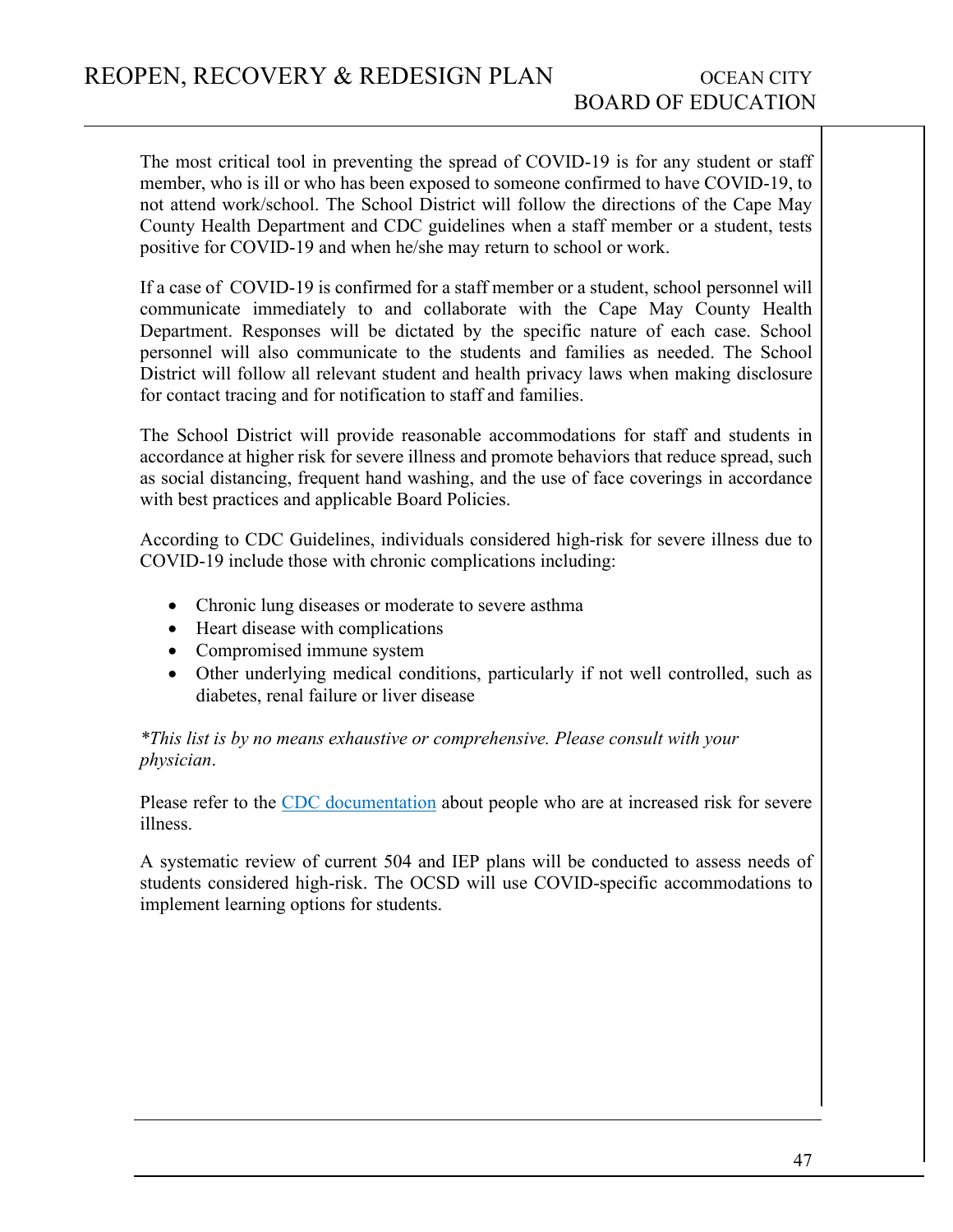# **Appendix B**

### **Critical Area of Operation #2 - Classrooms, Testing, and Therapy Rooms**

### *Classrooms, Testing, and Therapy Rooms*

The Ocean City School District is following the [CDC Guidelines](https://www.cdc.gov/coronavirus/2019-ncov/communication/toolkits/schools.html) and [NJDOE](https://nj.gov/education/reopening/) on classroom settings. In a classroom setting, there will be measures in place to keep students, teachers and staff safe:

- Social distancing (e.g., desks are 6 feet apart) when possible,.
- Wearing of masks and strategic setup of classrooms.
- Face shields will be available if a staff member wants a face shield, which also much be worn with a mask.
- Physical barriers and/or desks facing in the same direction.
- Staff will monitor social distancing.

Storage space will be made in the Primary and Intermediate School classrooms for students to store their belongings.

### *Athletic Training Room*

The Athletic Training room will follow all [CDC](https://www.cdc.gov/coronavirus/2019-ncov/communication/toolkits/schools.html) and the [New Jersey Department of Health](https://covid19.nj.gov/)  [Guidelines,](https://covid19.nj.gov/) as well as [NJDOE](https://nj.gov/education/reopening/) protocols of classrooms. Enhancements include the following:

- Social distancing will occur with all usable treatment tables six feet apart and clearly marked, while the number of individual athletes allowed in the room will be limited to six and students waiting outside will be six feet apart (markings will be on the floor).
- There will be no sharing of any rehabilitation equipment that has not been wiped down.
- Hand sanitizer and cleaning wipes will be available at each treatment table.

### *Early Childhood Program:*

- Wash hands often with soap and water. If soap and water are not readily available, use an alcohol-based hand sanitizer with at least 60% alcohol.
- Always supervise students when they use hand sanitizer to prevent swallowing alcohol.
- Cover cough and sneezes.
- Assess group gatherings and events.
- Preschool will follow current guidance about gatherings and events.
- Preschool will use bedding (sheets, pillows, blankets, sleeping bags) that can be washed. Children's bedding will be kept separate and stored in individually labeled bins, cubbies, or bags.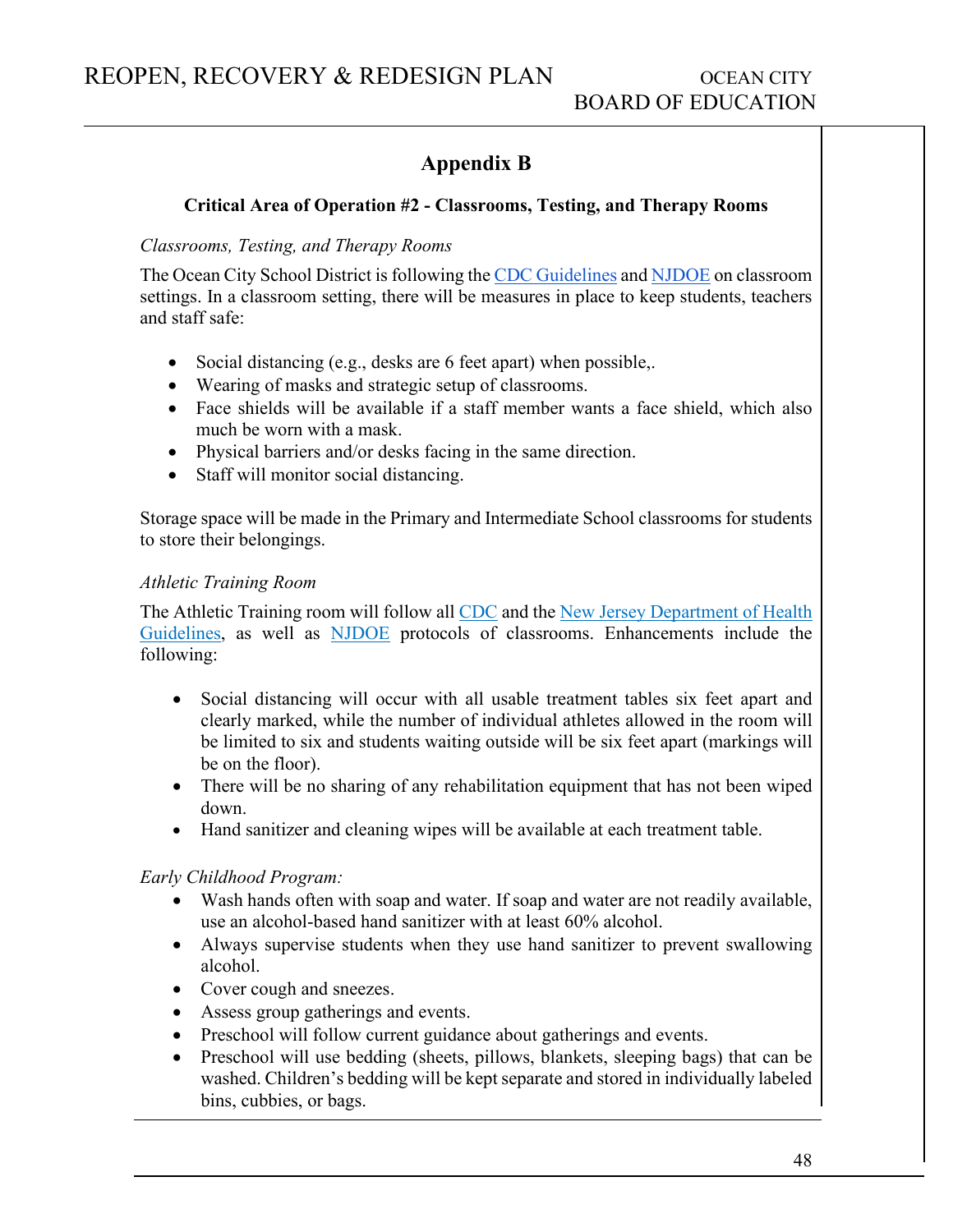- Cots and mats will be labeled for each child. Bedding that touches a child's skin will be cleaned weekly or before use by another child.
- Diapering posters will be posted as a reminder to follow as steps as instructed by the CDC.

### **Hygiene Practices**

### *Face Coverings*

[How to Wear a Cloth Face Covering](https://www.youtube.com/watch?v=dy9TzRwVWoA) Video Cloth Face Covering Do's and Don'ts

As members of a school community, all students and staff will wear face coverings at bus stops, upon entering and leaving school grounds or on a school bus, as well as in common areas. Face coverings should be worn during the school day, except at meals. Accommodations will made for younger students and staff who are unable to wear a face covering according to particular medical and/or instructional needs, and in accordance with all applicable laws and regulations. Any exceptions should be rare, limited, and accompanied by other measures to ensure the safety of everyone in the area. Noncompliance with wearing face coverings guidelines will be addressed on a case-by-case basis.

The OCSD has purchased disposable facemasks for students and staff that will be available upon request.

### *Social Distancing*

[Social Distancing](https://www.youtube.com/watch?v=Xdd2M40Leb0) Video

The social distancing strategies will be used to promote physical distancing to the greatest extent possible.

OCSD schools will work within their building to develop practices that minimize crowd flow and reduce crowding during arrival, dismissal, and during class change. These strategies include:

- Directional signage that will include designated entrances/exits, staying to one's right when in the hallways, and one directional paths in areas of restricted access
- "Helicopter Arms" and other strategies to assist young students with spatial orientation and the need to maintain 6 feet of separation
- Monitor transitions/class changes with staff assigned to discourage congregating. In the morning and at dismissal, students will be directed to go straight from their vehicles, buses, and drops off points to their classrooms.

Schools will provide frequent reminders to students and staff to stay at least 6 feet from each other. Signage will be placed in locations throughout the school, in office areas and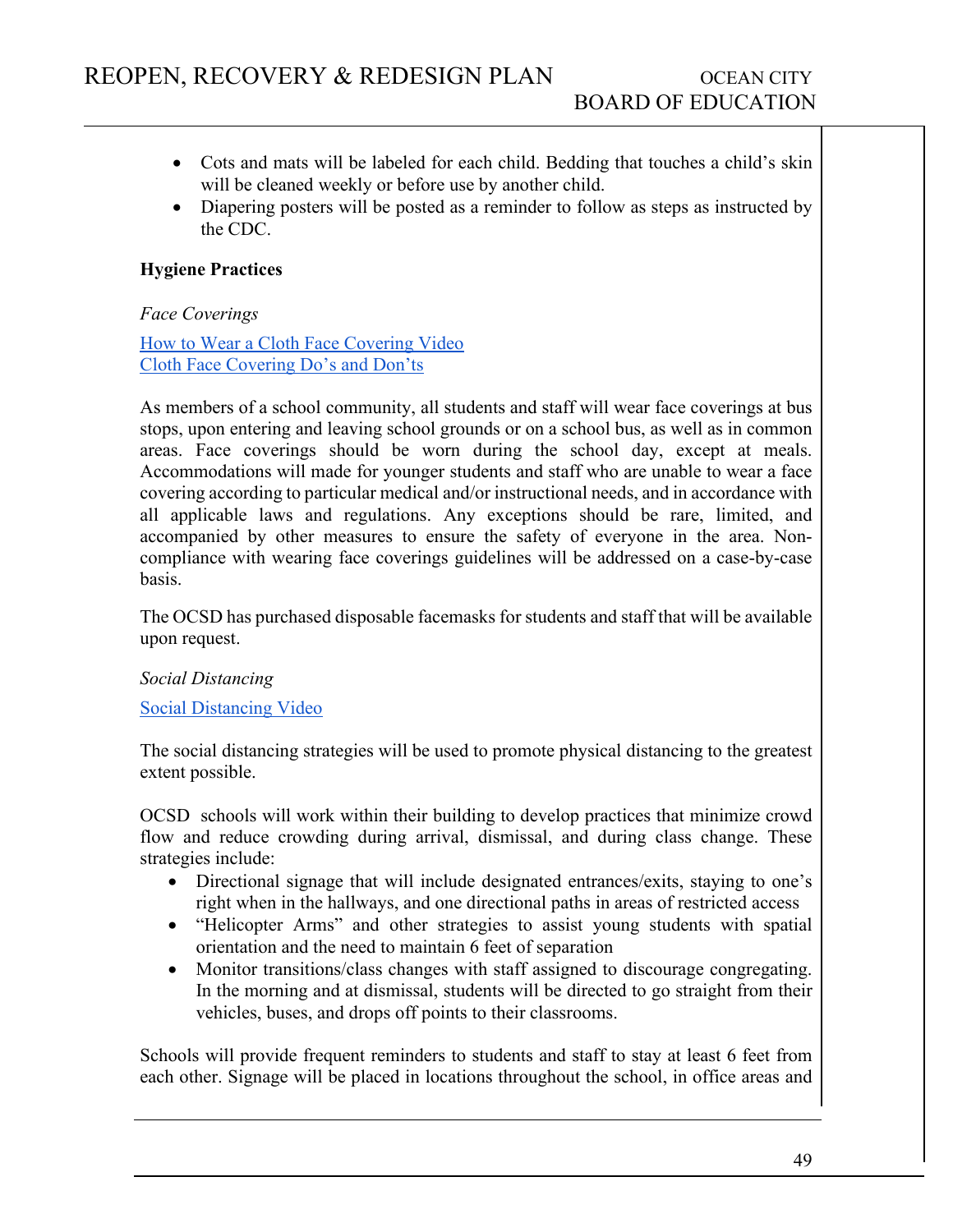in each classroom to instruct students, staff and visitors on proper social distancing guidelines.

Desks and other seating will be arranged in classrooms to maximize distance between students and student desks will face the same direction as much as possible.

Outdoor recess will be provided and may be modified, especially on inclement weather days, in order to reduce the mixing of classes. Playground items will not be shared at recess.

Plexiglas barriers will be installed for protection at reception desks, cafeteria registers, school nurse's office, isolation rooms and other areas where appropriate.

*Hand washing and sanitizing:* [Handwashing Video](https://www.cdc.gov/wcms/video/low-res/coronavirus/2020/1533015330wash_hands.mp4)

Students and staff will wash/sanitize their hands frequently and upon entering the building, every time they enter a different classroom/workspace, before and after eating, and prior to dismissal. Signage on the proper handwashing technique will be posted in all bathrooms and above all handwashing stations. In areas where handwashing cannot be accomplished, hand sanitizer containing at least 60% ethyl alcohol will be provided by the district. Additional handwashing/sanitizing stations will be installed in high-population areas to prevent congregating. Children ages 5 and younger will be supervised when using hand sanitizer.

For those classrooms with existing handwashing stations, these stations will be prepared with soap, water, and alcohol-based hand sanitizers (at least 60% alcohol). Students should wash hands for at least 20 seconds at regular intervals, including before eating, after using the bathroom, and after blowing their nose/coughing/sneezing.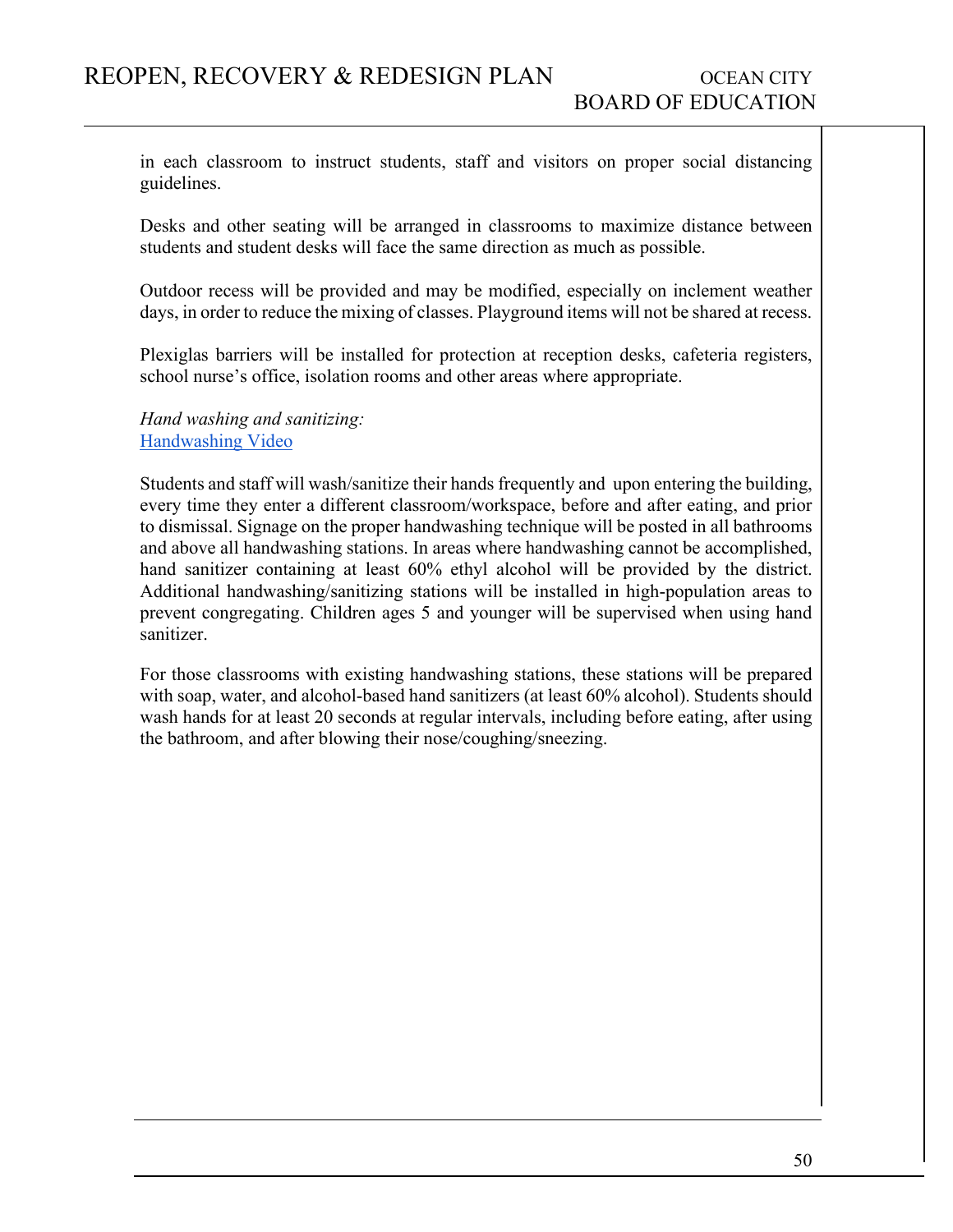## **Appendix C**

### **Critical Area of Operation #3 – Transportation**

[CDC: Cleaning and Disinfecting Your Facility Guidelines](https://www.cdc.gov/coronavirus/2019-ncov/community/disinfecting-building-facility.html)

*Transportation Resources* [CDC Activities and Initiatives Supporting to the COVID-19 Response, May 2020](https://www.cdc.gov/coronavirus/2019-ncov/downloads/php/CDC-Activities-Initiatives-for-COVID-19-Response.pdf) Coronavirus Disease [2019 \(COVID-19\) Considerations for Schools \(CDC\)](https://www.cdc.gov/coronavirus/2019-ncov/community/schools-childcare/schools.html) [COVID-19 Resources \(National Association for Pupil Transportation\)](https://www.napt.org/content.asp?contentid=275)  [Parental Transportation Waiver Form \(NJDOE\)](https://www.nj.gov/education/finance/transportation/procedures/ParentalTransportationWaiverReinstatementForm.xls)  Transportation FAQs [\(NJ Department of Education\)](https://www.nj.gov/education/finance/transportation/procedures/ParentalTransportationWaiverReinstatementForm.xls)  [What Bus Transit Operators Need to Know About COVID-19 \(CDC\)](https://www.cdc.gov/coronavirus/2019-ncov/community/organizations/bus-transit-operator.html)

#### *Student Transport*

OCSD will explore options to increase space between students on buses, however, NJDOE requirement regarding bus tiering, along with bus driver shortages and other factors may limit the ability to space students on buses that accommodate social distancing objectives. If the School District is providing transportation services on a school bus, a face covering must be worn by all students who are able to do so upon entering the bus. In situations where students are unable to wear face coverings, the students' individual situation will be addressed by school administration.

To limit possible physical interaction among students on buses, students should board the school bus by filling the back rows first, and then progressing forward. When leaving the bus, students should exit in the opposite order. Windows should remain open when possible.

OCSD will also attempt to increase parents/guardians awareness of the ability to waive transportation for the school year.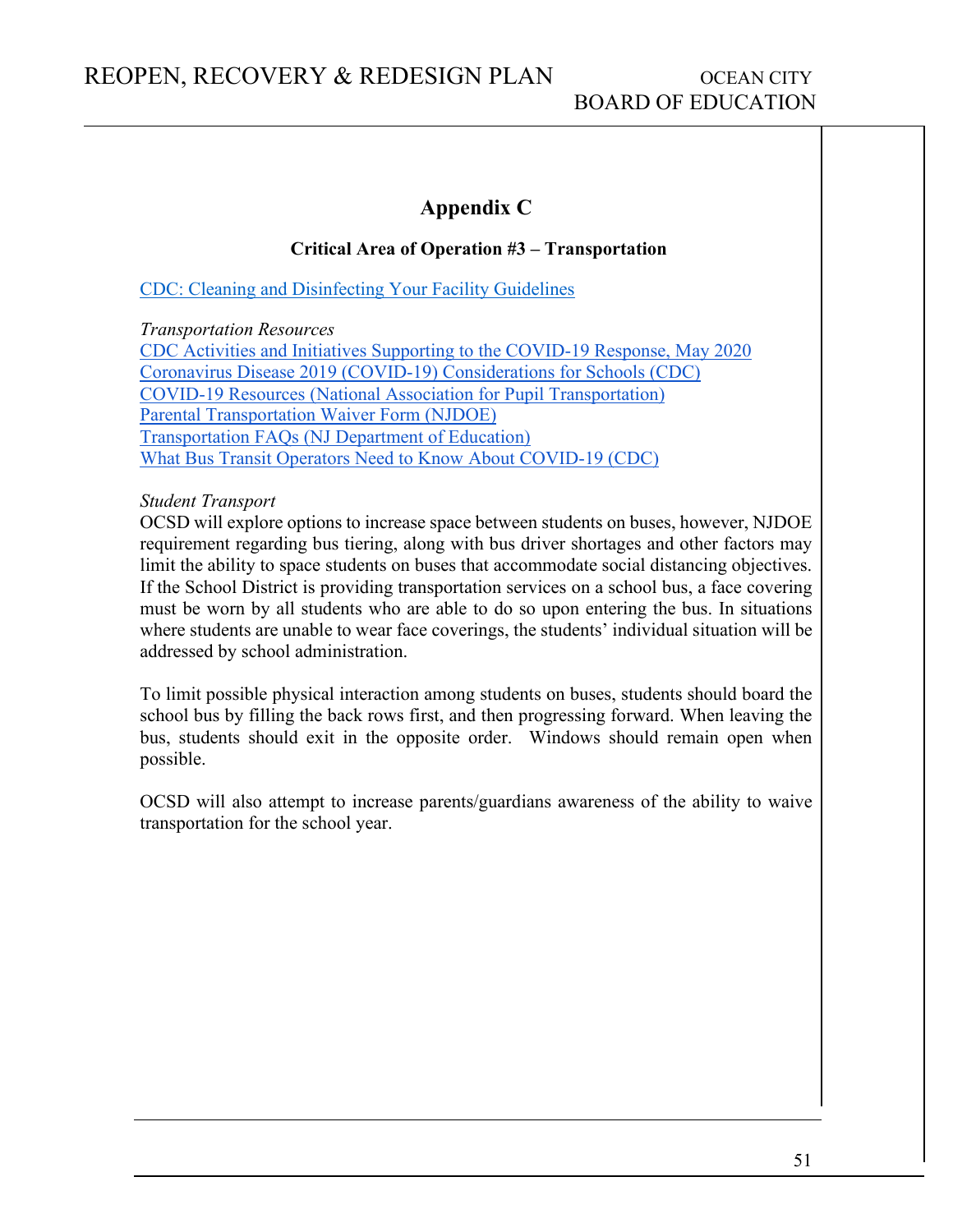## **Appendix D**

### **Critical Area of Operation #4 - Student Flow, Entry, Exit, and Common Areas**

Symptom Screening Checklist

*School Entry and Exits:* Each school will assign a specific entry point to enter the building at reporting time for students and staff. Exits will follow the same entry points.

Face coverings will be required upon entry or exiting.

*Common Areas*: Including but not limited to the gyms, libraries, cafeteria, and other common spaces, will have designated areas for students. Social distancing will be maintained when possible.

*Student Flow*: During the change/passing of classes, students will utilize one-way hallways or stay to the right of the hallway maintaining a one-way direction of flow. Students will not congregate in hallways or other common areas.

Signage including physical guides, such as tape on floors or sidewalks and signs on walls, will help ensure that staff and students remain at least six feet apart.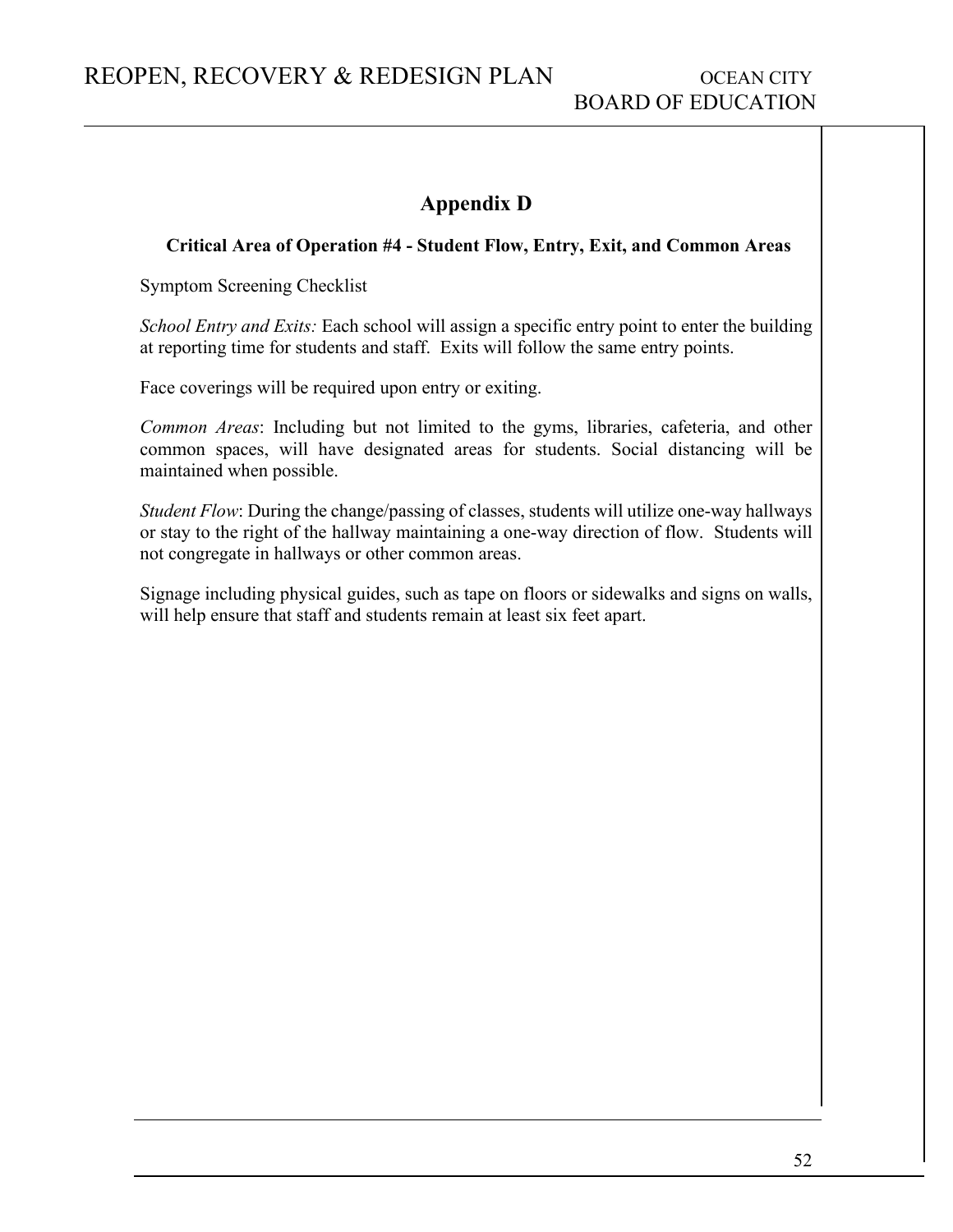### **Appendix E**

### **Critical Area of Operation #5 - Screening, PPE, and Response to Students and Staff Presenting Symptoms**

[COVID-19 Symptoms](https://www.cdc.gov/coronavirus/2019-ncov/downloads/COVID19-symptoms.pdf?fbclid=IwAR3I_r80Zn9M-PElbhpNl8n4-lw35s0Blz3rVouGVSnP55ISHhrTEr3C1qg) [NJDOH Timeframe for Self-Isolation/Quarantine](https://nj.gov/health/cd/documents/topics/NCOV/COVID_test-result-iq-timetable.pdf) [Department of Health | Communicable Disease Service](https://www.nj.gov/health/cd/) [Using Personal Protective Equipment \(PPE\)](https://www.cdc.gov/coronavirus/2019-ncov/hcp/using-ppe.html) [NJDOH Guidance for Positive Test Result](https://oceancityschools.org/uploads/1595254530PositiveCaseGuidance_English.pdf) [NJDOH Guidance for Negative Test Result](https://oceancityschools.org/uploads/1595254547NegativeGuidance_Eng.pdf) [CDC Screening K-12 Students for Symptoms of COVID-19: Limitations and](https://www.cdc.gov/coronavirus/2019-ncov/community/schools-childcare/symptom-screening.html)  [Considerations](https://www.cdc.gov/coronavirus/2019-ncov/community/schools-childcare/symptom-screening.html)

The CDC released an updated advisory (7/23/2020) that as their knowledge and understanding of COVID-19 evolves, this guidance may change. However, based on the best available evidence at this time:

- CDC does not currently recommend universal symptom screenings (screening all students grades K-12) be conducted by schools.
- Parents or caregivers should be strongly encouraged to monitor their children for signs of infectious illness before leaving for school every day.
- Students who are sick with contagious illnesses should not attend school.

OCSD has adopted board policy for safely and respectfully screening students and employees for symptoms of and history of exposure to COVID-19.

- If a student or staff member displays symptoms related to COVID-19, that person will be safely and respectfully isolated from others.
- If staff or student cases of COVID-19 are confirmed, the school personnel will immediately communicate and collaborate with the Cape May County Health Department. Responses will be dictated by the specific nature of each case. School personnel will also communicate to the students and families as needed.
- The School District will follow all relevant student and health privacy laws when making disclosure for contact tracing and for notification to staff and families.

*District-Wide Protocol for screening procedures for students and staff:*

Level I: Self-screen for Symptoms (to be done at home with temperature taken) Level II: Visual Screening for Symptoms (at school)

Level III: Physical Screening for Symptoms (by health care workers or school nurse)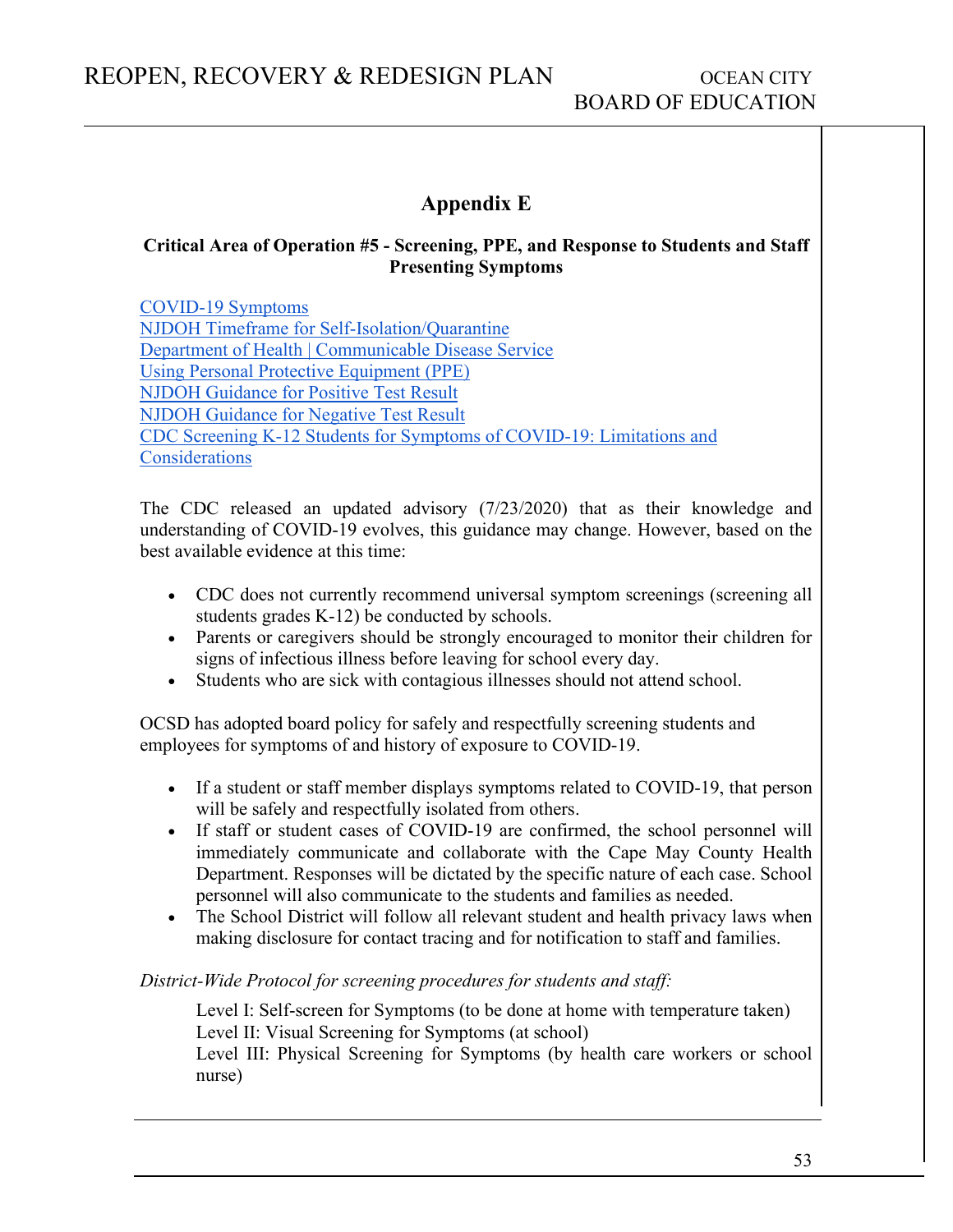Students:

Parents/guardians are to screen their child(ren) before they come to school, which includes taking their temperature. Parents/guardians will be asked to complete the initial screening form for their child(ren) by August 31, 2020 and submit it to the school nurse. Each week a reminder will be sent to the parents/guardians to screen their child(ren) before they leave for school. If a child is sick, please keep the child home and report the absence to school.

During the arrival period, students will be visually screened by staff per School District guidelines. In addition, the students will be screened at least two other times during the day, which includes when the students leave school.

Staff:

Staff will self-screen prior to each day of reporting to school per district guidelines for selfscreening. Staff will complete and submit the symptom screening form and report any absences in the approved School District attendance system. During the school and work day, staff are expected to self-screen periodically.

*Face Coverings and PPE:* [How to Wear a Cloth Face Covering](https://www.youtube.com/watch?v=dy9TzRwVWoA) Video [Cloth Face Covering Do's and Don'ts Video](https://www.youtube.com/watch?v=VciAY7up1Fs)

Face coverings are to be worn by students and staff throughout the day. Masks will be provided to students unable to provide their own, to be used as developmentally appropriate.

As a general matter, and in accordance with current guidance from the CDC, WHO, and AAP, all children and adults in public school settings (including transportation services) should wear masks or other appropriate face coverings whenever possible. Any expectations should be rare, limited and accompanied by other measures to ensure the safety of everyone in the area.

*PPE* will include: Isolation Gowns, Face Shields, Face Masks, Shoe Coverings, Caps, Disposal Medical Gloves.

*School Isolation Protocols*

OCSD Protocols:

- Each school will have two isolation spaces. Students and staff with symptoms related to COVID-19 must be safely and respectfully isolated from others.
- OCSD will follow current Communicable Disease guidance for illness reporting.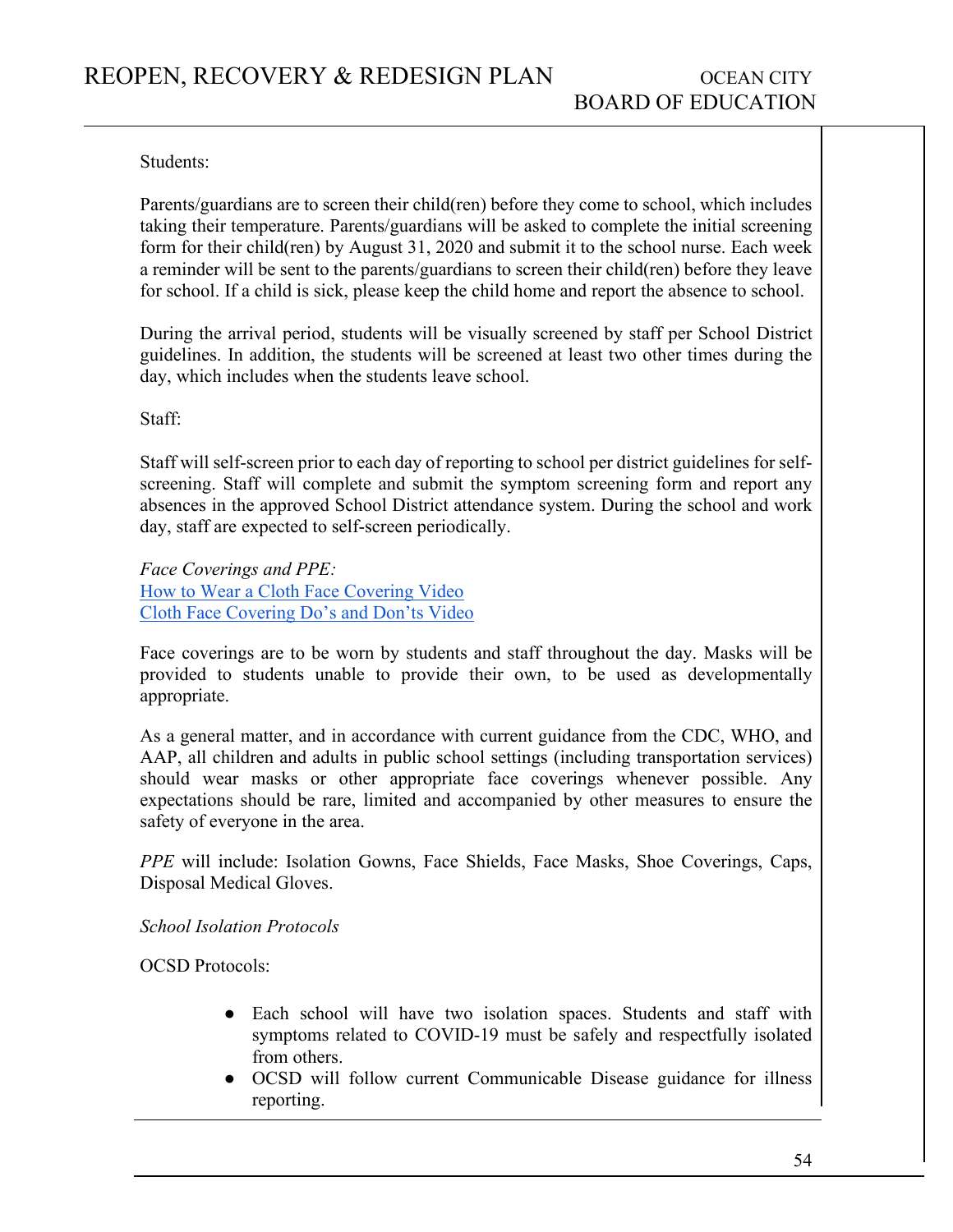- Adequate amount of personal protective equipment (PPE) will be available, accessible, and provided for use. Methods to assist in contact tracing including records of groups/cohorts, assigned staff, and daily attendance.
- Continuous monitoring of symptoms.
- If staff or student cases of COVID-19 are confirmed, the school personnel will immediately communicate and collaborate with the Cape May County Health Department. Responses will be dictated by the specific nature of each case.
- School personnel will communicate with students and families as needed.
- OCSD will follow all relevant student and health privacy laws when making disclosure for contact tracing and for notification to staff and families.
- Re-admittance policies consistent with Department of Health guidance and information for schools and Department of Health/Communicable Disease Service's Quick Reference Guidance on Discontinuation of Transmission-Based Precautions and Home Isolation for Persons Diagnosed with COVID-19.
- Schools should have an isolation room or area (such as a cot in a corner of the classroom) that can be used to isolate a sick child. ensure there is enough space for multiple people placed at least 6 feet apart (in the case more than one participant becomes ill). Persons should be isolated in a separate room while they wait to be picked up or until they are able to leave the facility on their own. Ensure that they have hygiene supplies available, including a cloth face covering, facial tissues, and alcohol-based hand rub. Staff who are monitoring the student or staff member with symptoms should wear a cloth face mask and practice social distancing. Close off the space used for isolation after the ill person leaves and follow CDC guidance on how to disinfect your building or facility if someone is sick.
- Close off the space used for isolation after the ill person leaves and follow CDC guidance on how to disinfect your building or facility if someone is sick.